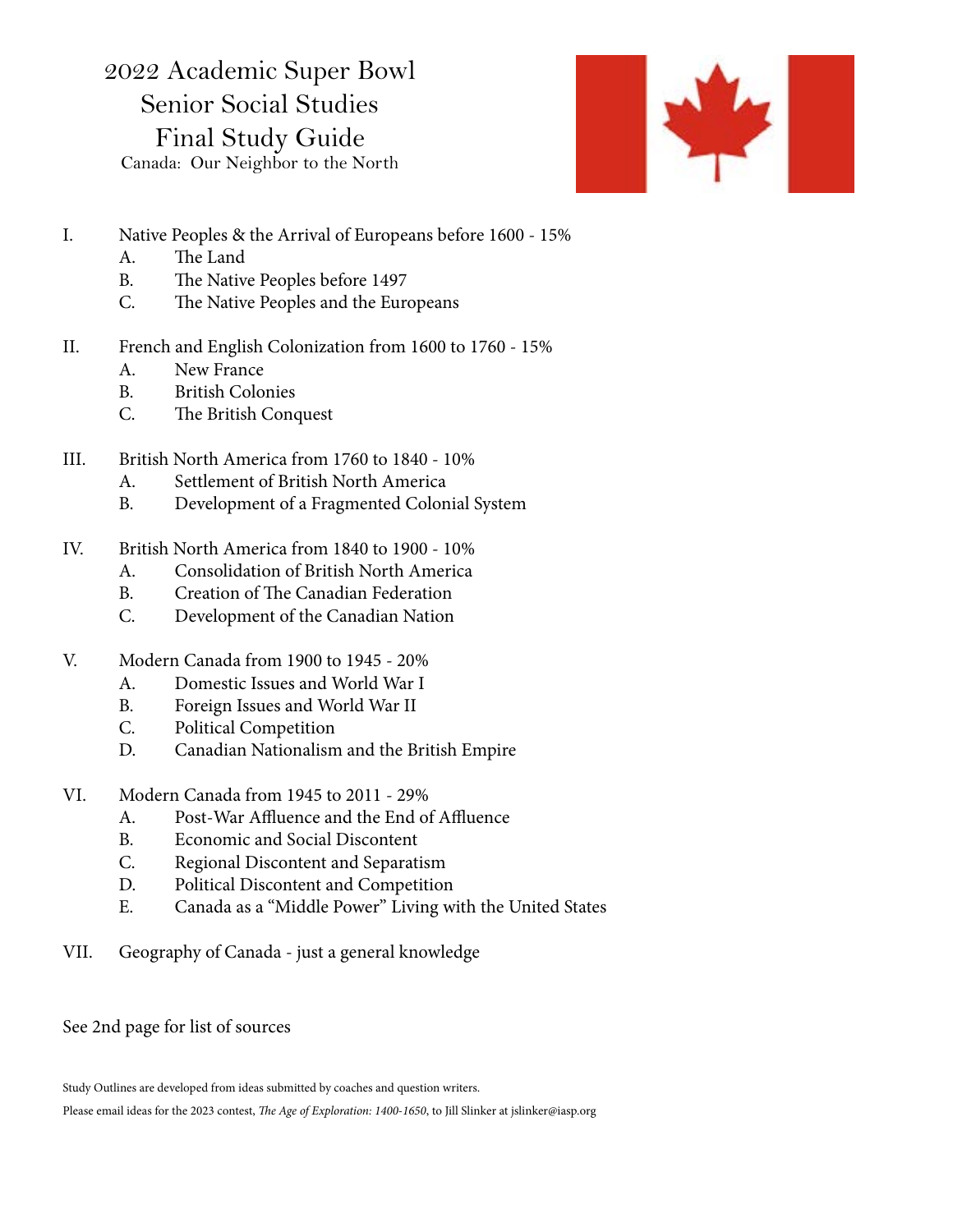**The Illustrated History of Canada** Edited by Craig Brown McGill-Queen's University Press, 2017 ISBN 978-0-7735-4089-7 (paper) ISBN 978-0-7735-8788-5 (ePDF)

Chapter 1. When Two Worlds Met by Arthur Ray

Chapter 2. Colonization and Conflict (1600-1760) by Christopher Moore

Chapter 3. On the Margins of Empire (1760-1840) By Graeme Wynn (excluding Pages 224 to 265)

Chapter 4. Between Three Oceans (1840-1900} by Peter Waite (excluding Pages 292 to 307)

Chapter 5. The Triumph and Trials of Materialism (1900-1945) by Ramsey Cook (excluding Pages 423 to 427, 445 to 447, & 470 to 472)

Chapter 6. Strains of Affluence (1945-2011) by Desmond Morton

**Any World or North American Atlas** that includes locations listed in Geography of Canada by Don Hanlin

**Supplemental Resources** which may be helpful but are not official sources.

Preview of Canadian History by Don Hanlin Reading Guide by Don Hanlin List of Prime Ministers of Canada from Wikipedia List of Canadian Federal General Elections from Wikipedia

Note that The Illustrated History of Canada is a survey written for Canadians who are familiar with Canadian geography and history. Americans may not know many terms and references in the book. The Geography of Canada and Preview of Canadian History as well as the Reading Guide will help students compensate for their lack of familiarity with Canada. While studying the text, referring to the Wikipedia lists of Prime Ministers of Canada and Canadian Federal General Elections will help students keep track of unfamiliar persons and political parties.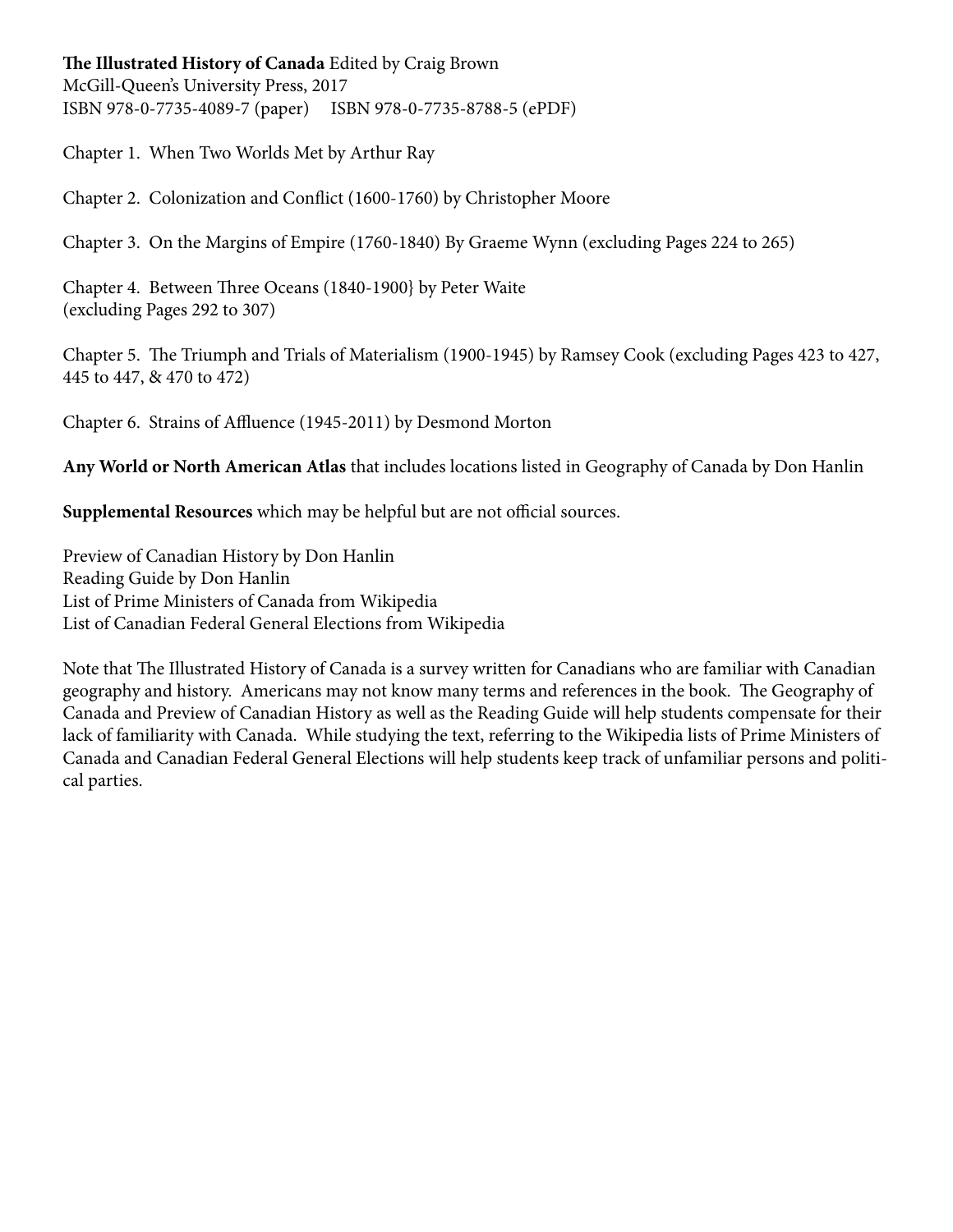2022 Academic Super Bowl Senior English Study Guide Canada: Our Neighbor to the North



I. Novel - 35% A. *Life of Pi* by Yann Martel

# II. Non-Fiction- 25%

- A. *Never Cry Wolf* by Farley Mowat, and commentary
	- 1. "The Mixed Legacy of *Never Cry Wolf"* https://wolf.org/wp-content/uploads/2013/12/fall2008.pdf
	- 2. "*Never Cry Wolf: Science, Sentiment, and the Literary Rehabilitation of Canis Lupus"* https://wolfology1.tripod.com/id155.htm

# III. Short Stories - 20%

- A. "Borders" by Thomas King https://pennersf.files.wordpress.com/2010/10/borders.pdf
- B. "Aunt Philippa and the Men" by Lucy Maud Montgomery https://americanliterature.com/author/lucy-maud-montgomery/short-story/aunt philippa-and-the-men
- C. "Enigma" by David Huebert https://www.cbc.ca/books/literaryprizes/enigma-by-david-huebert-1.4110765

# IV. Poems

- A. "Siren Song" by Margaret Atwood https://www.poetryfoundation.org/poetrymagazine/poems/32778/siren-song
- B. Literary allulsion to mythological sirens: https://www.greekmythology.com/Myths/Creatures/Sirens/sirens.html)
- C. "The Moment" by Margaret Atwood https://www.poemhunter.com/poem/the-moment/
- D. "The Animals in that Country" by Margaret Atwood
	- https://www.poetryfoundation.org/poems/47791/the-animals-in-that-country
- E. "Bored" by Margaret Atwood https://www.poemhunter.com/poem/bored/

## Author Sites:

https://en.wikipedia.org/wiki/Yann\_Martel

https://en.wikipedia.org/wiki/Farley\_Mowat

https://en.wikipedia.org/wiki/Thomas\_King\_(novelist)

https://en.wikipedia.org/wiki/Lucy\_Maud\_Montgomery

https://en.wikipedia.org/wiki/Margaret\_Atwood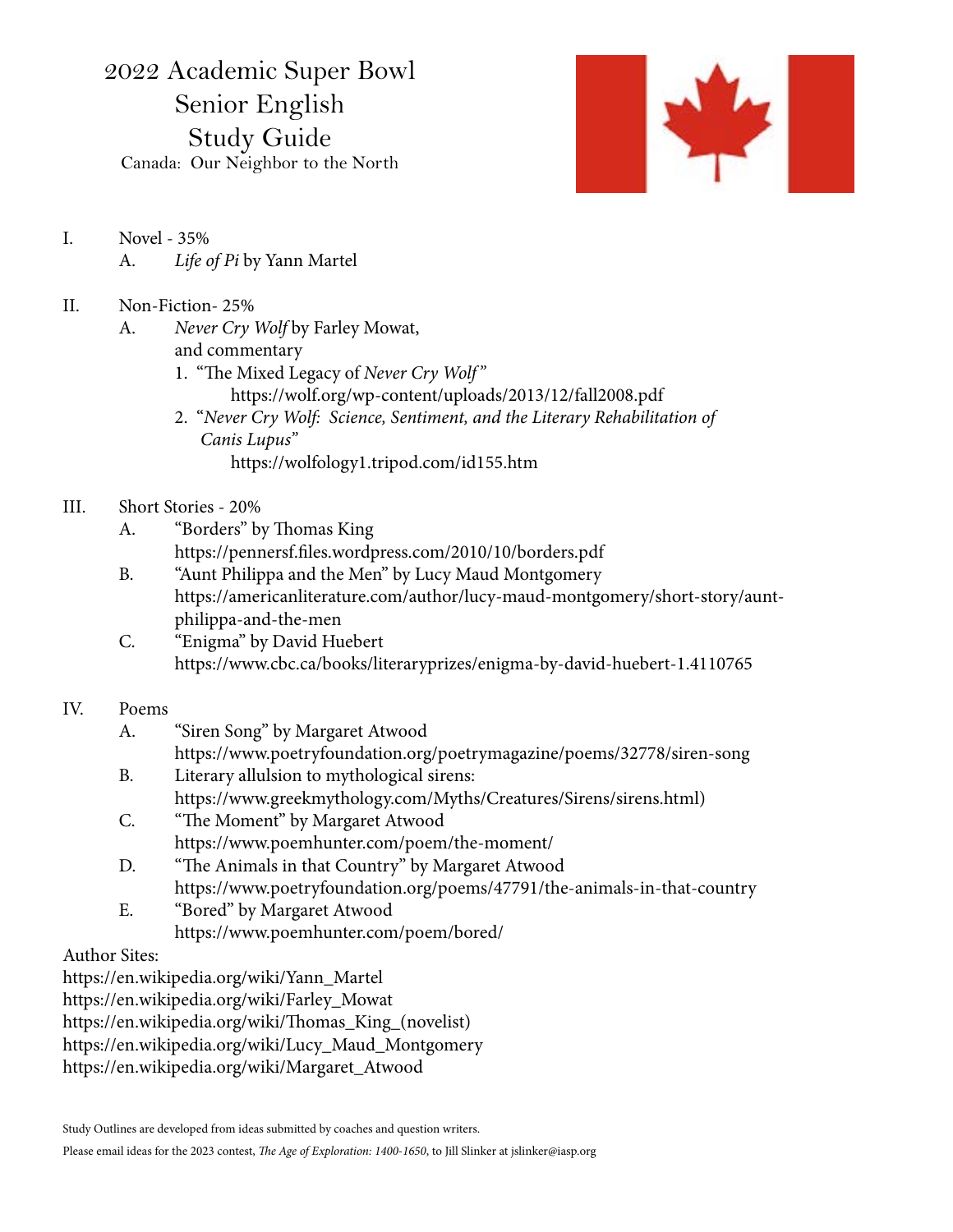2022 Academic Super Bowl Senior Fine Arts Study Guide Canada: Our Neighbor to the North



I. Music - 50%

## A. First Nations (9%)

- 1. Anishinaabe "Bear Song"
- 2. Inuksuk "Drum Dance"
- 3. Iroquois "Rabbit Dance"
- B. Composers- 22%
	- 1. Claude Champagne
		- a. *Da nse villageoise*
		- b. *Sy mphonie gaspesienne*
	- 2. Barbara Pentland
		- a. *Sy mphony for 10 Parts*
	- 3. Harry Somers
		- a. *North Country*
		- b. *Louis Riel: "A Delicate Political Situation"*
		- c. *Louis Riel: "Kuyas"*
	- 4. John Weinzweig
		- a. *Th e Edge of the World*
		- b. *Re d Ear of Corn Suite:*
			- 1. *Tri bal Dance*; 2. *Ceremonial Dance*; 3. *Barn*
			- *Dance*
	- 5. James Healey Willan
		- a. *Pas sacaglia and Fugue*
- C. Singers/Songwriters 19%
	- 1. Bryan Adams
		- a. "All for Love"
		- b. "Have You Ever Loved a Woman"
	- 2. Leonard Cohen
		- a. "Dance Me to the End of Love"
		- b. "H allelujah"
		- c. "Bird on a Wire"
		- d. "S uzanne"
	- 3. Burton Cummings
		- a. "St and Tall"<br>b. "Th ese Eyes
		- ese Eyes"
	- 4. Gordon Lightfoot
		- a. "Canadian Railroad Trilogy"
		- b. "The Wreck of the Edmund Fitzgerald"
	- 5. Sarah McLachlan
		- a. "A ngel"
		- b. "I Will Remember You"
	- 6. Joni Mitchell
		- a. "A melia"

continued on next page b. "Big Yellow Taxi"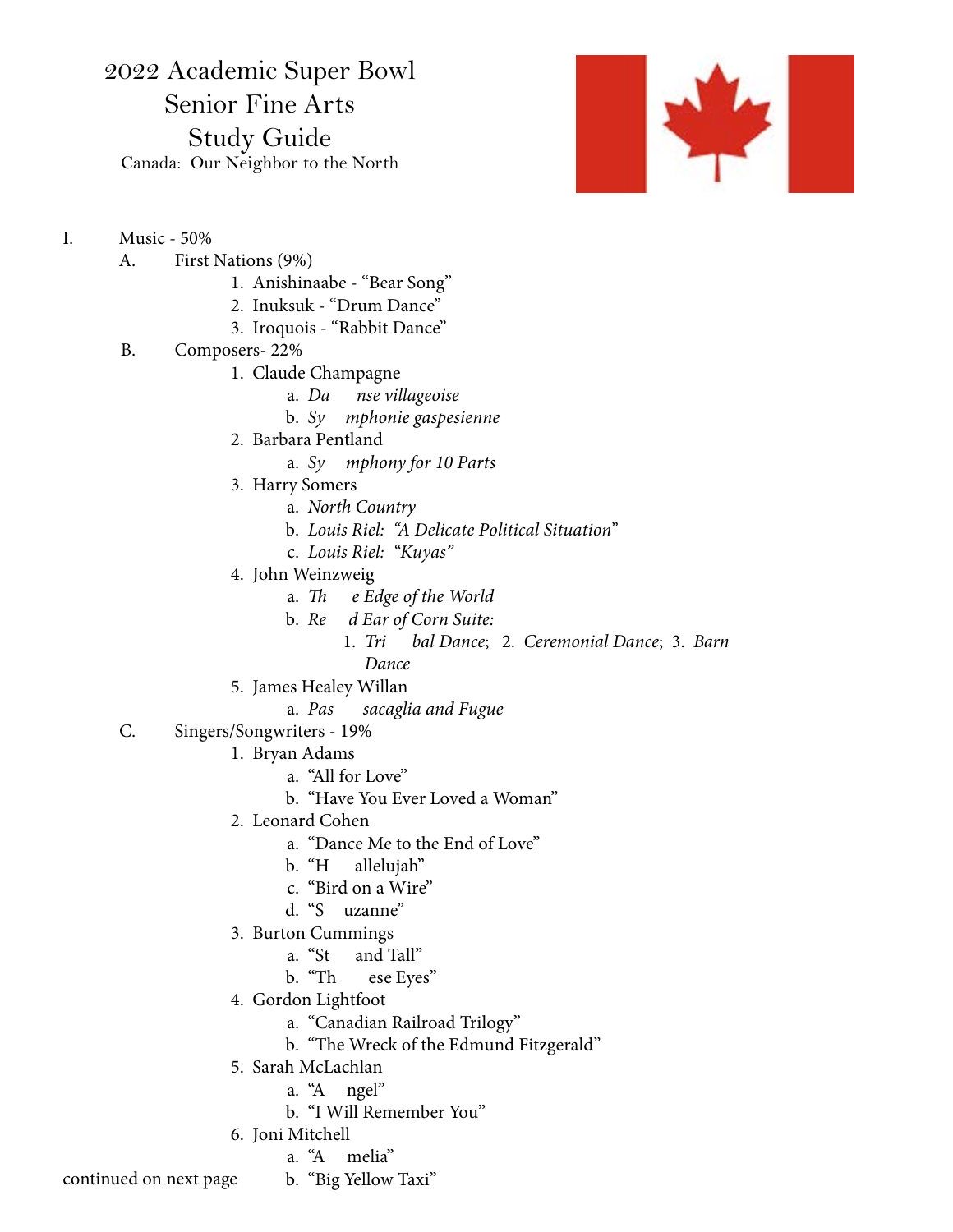## **II. Visual Arts - 50%**

- **A. Emily Carr**
- **B. Lawren Harris**
- **C. A. Y. Jackson**
- **D. Arthur Lismer**
- **E. Tom Thomson**
- **F. Frederick Varley**

**Text Resources:**

**Wikipedia Canadian Encyclopedia Willan's Introduction, Passacaglia and Fugue Youtube Playlist** *The Group of Seven and Tom Thomson***, David P. Silcox, Firefly Books 2006, 4th ed.** *Canadian Art from its Beginnings* **to 2000; Anne Newlands, Firefly Books 2000**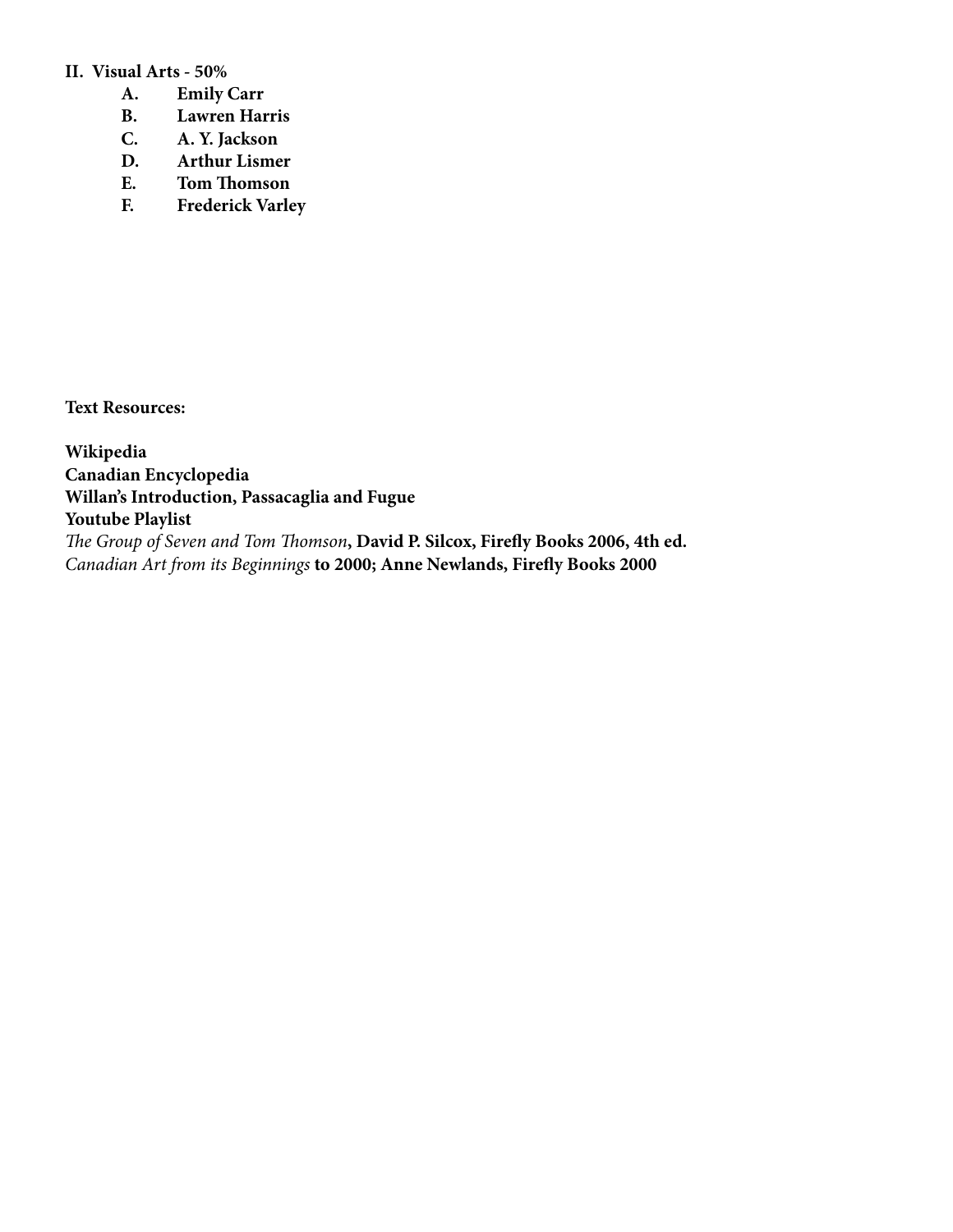2022 Academic Super Bowl Senior Science Final Study Guide Canada: Our Neighbor to the North



- I. Chemistry 33%
	- A. Gold
		- 1. Mining: History, Locations, Amounts
		- 2. Properties: Chemical, Physical
		- B. Diamonds
			- 1. Mining: History, Location, Amounts
			- 2. Properties: Chemical, Physical
			- 3. Crystal Structure
				- a. Unit Cell Properties
					- 1. Simple Cubic
					- 2. Face-centered Cubic
					- 3. Body-centered Cubic
				- b. Calculations for each cell given information regarding
					- its characteristics
					- 1. Volume
					- 2. Edge length
					- 3. Radius of atom
- II. Physics 33%
	- A. Hydroelectric power and its Distribution
	- B. Neutrinos and the Standard Model
- III. Biology and Environmental Science 33%
	- (see additional Biology specific document for more detailed study guide info)
	- A. Climate (and Climate Change)
		- 1. Factors that determine climate
		- 2 Climate data
		- 3. Climate change over time
	- B. Glaciers and Glaciation
		- 1. Glacial formation and Glaciation
		- 2. Glacier features, structure and movement
		- 3. Current considerations regarding changes in glaciers and glaciation
	- C. Northern Biomes
		- 1. Artic
		- 2. Tundra
		- 3. Taiga/Boreal Forest
		- 4. Other adjacent biomes of Canada, the Pacific NW, and Alaska